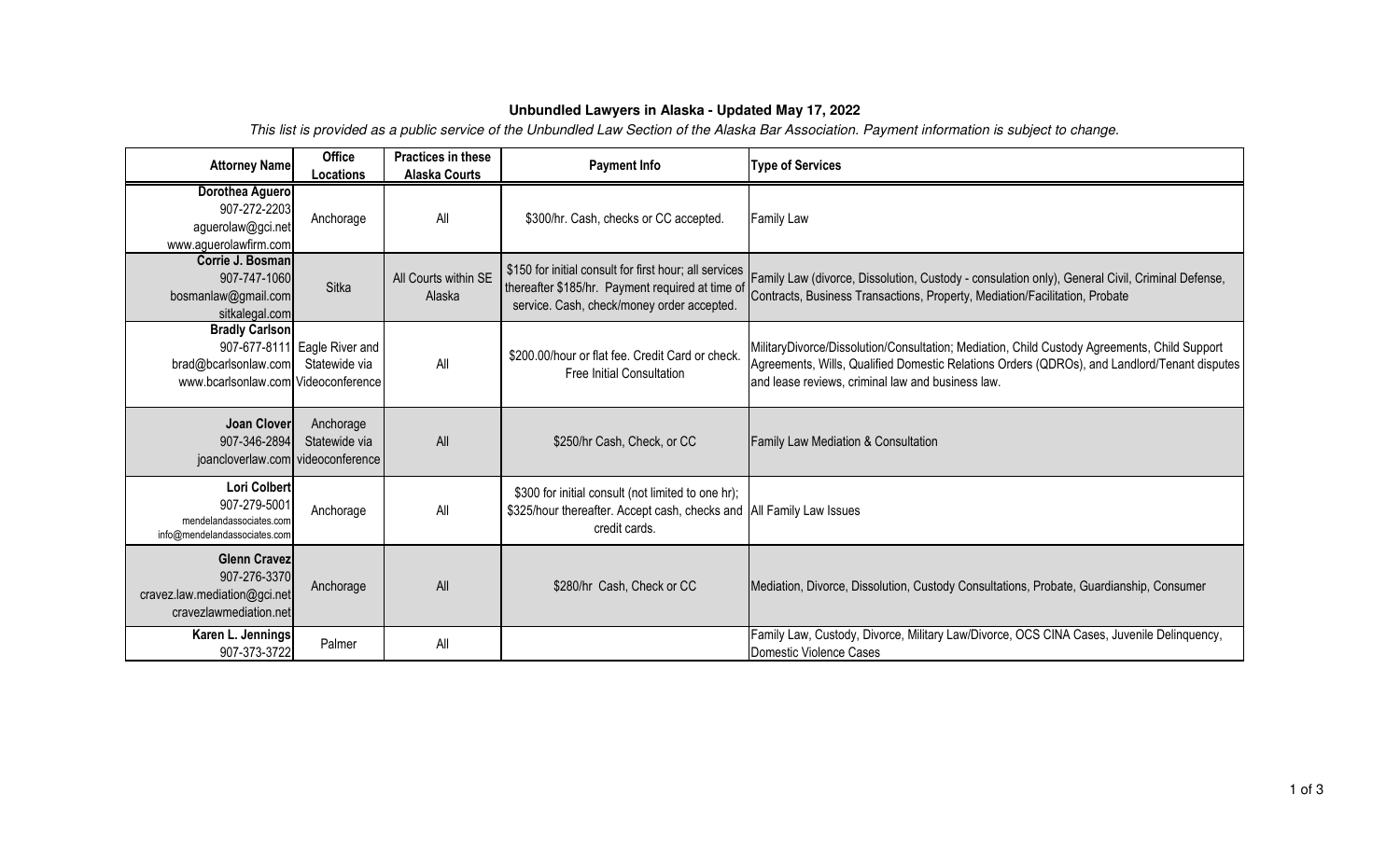## **Unbundled Lawyers in Alaska - Updated May 17, 2022**

This list is provided as a public service of the Unbundled Law Section of the Alaska Bar Association. Payment information is subject to change.

| <b>Attorney Name</b>                                                                                                                                                        | <b>Office</b><br>Locations | Practices in these<br><b>Alaska Courts</b> | <b>Payment Info</b>                                                                                          | <b>Type of Services</b>                                                                                                                                                                                                                                                                                                                                                                                           |
|-----------------------------------------------------------------------------------------------------------------------------------------------------------------------------|----------------------------|--------------------------------------------|--------------------------------------------------------------------------------------------------------------|-------------------------------------------------------------------------------------------------------------------------------------------------------------------------------------------------------------------------------------------------------------------------------------------------------------------------------------------------------------------------------------------------------------------|
| Lisa A. Mariotti<br>Law Office of Lisa A. Mariotti<br>222 Seward Street, Suite 209<br>Juneau, AK 99801<br>907-500-8155<br>lisa@juneauaklawyer.com<br>www.juneauaklawyer.com | Juneau                     | All SE Alaska Courts                       | Cash, check, credit and debit cards accepted.<br>Flat fee and Hourly.                                        | Real Estate, Property, Land Use and Zoning, Probate, Simple Wills, Powers of Attorney,<br>Healthcare Directives, Contracts.                                                                                                                                                                                                                                                                                       |
| A. Fred Miller<br>akmillerlawoffice@gmail.com                                                                                                                               | Ketchikan                  | All                                        | \$250/hour. \$150 initial telephone consultation<br>(no time limit); \$200 initial in-person<br>consultation | Real Estate, Family Law, Probate, Will & Trusts, Elder Law                                                                                                                                                                                                                                                                                                                                                        |
| <b>Phil Nashl</b><br>907-283-7514<br>nashlaw@acsalaska.net                                                                                                                  | Kenai                      | Kenai and Homer                            | Cash, check, and credit card                                                                                 | Advice and assistance regarding family law, married or unmarried, initial or modification including<br>grandparent rights and guardianship.                                                                                                                                                                                                                                                                       |
| Kara A. Nyquist<br>907-301-7583<br>kara@nyquistlaw.com<br>nyquistlaw.com                                                                                                    | Anchorage                  | All                                        | \$275/hr. Credit Cards/Check/Cash accepted                                                                   | Family Law, Child Custody, Divorce, Child Support, Child Custody Modifications, Military Divorce                                                                                                                                                                                                                                                                                                                  |
| <b>Curtis Patteson</b><br>907-306-9166<br>curtispatteson@msn.com                                                                                                            | Anchorage                  | All                                        | \$275/hour, cash, check credit, debit                                                                        | Probate, Wills & Trusts, Elder Law, Family Law, Divorce, Dissolution, Custody, Visitation, Child<br>Support, Military Divorce                                                                                                                                                                                                                                                                                     |
| <b>Steven Pradell</b><br>726 M St, Anchorage 99501<br>907-279-4529<br>alaskanlawyers@gmail.com<br>alaskanlawyers.com                                                        | Anchorage                  | All                                        | Cash, check or CC accepted.                                                                                  | Family Law, Divorce, Dissolution, Custody, Visitation, Child Support, Post-Decree Modifications,<br>Property Division, Legal Separation, Settlement & Mediation, Domestic Violence, Domestic<br>Partnerships, Retirement, Prenuptial Agreements, Military Divorce, Appeals, Adoptions, Wills,<br>Personal Injury, Auto Accidents, Trial Preparation; second Opinions, grandparents Rights, Simple<br>Wills, QDROs |
| <b>Chris Provost</b><br>907-306-1336<br>308 G St # 312<br>Anchorage, AK 99501<br>cpprovost@gmail.com                                                                        | Anchorage                  | Statewide                                  | Cash, check, cc 1/2 hr initial consult - \$150;<br>\$300/hr thereafter                                       | Juvenile Justice & Delinquency, Criminal Defense, Child in need of aid, Mediation, Family Law                                                                                                                                                                                                                                                                                                                     |